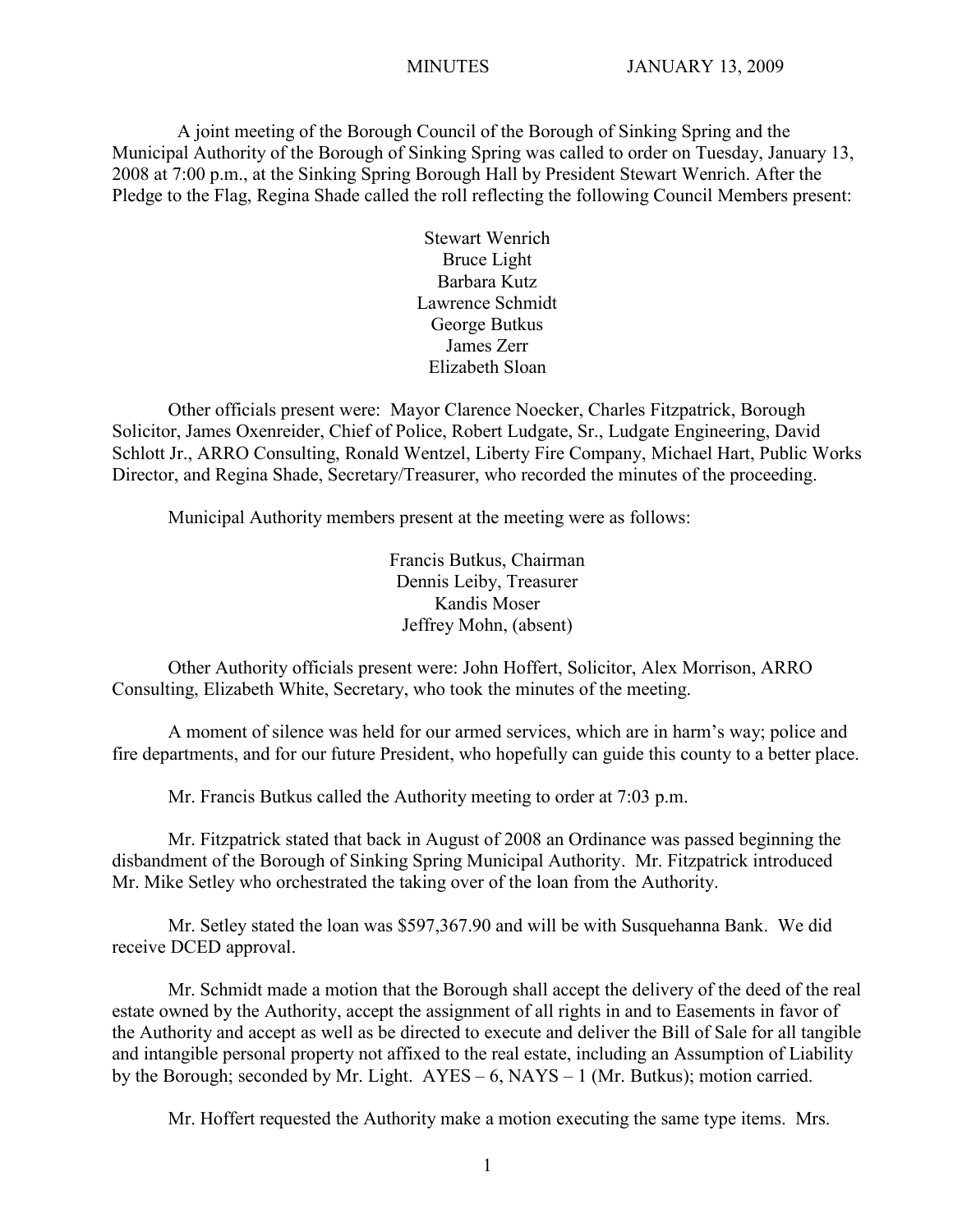# **JOINT MEETING WITH AUTHORITY:**

Moser made a motion to execute and deliver the following documents in furtherance of the transfer of the sanitary sewer system to the Borough of Sinking Spring:

- 1. Deed to the real estate owned by the Authority
- 2. Assignment of all rights in and to easements in favor of the Authority to the Borough, including all sanitary sewer lines
- 3. Bill of Sale for all tangible and intangible personal property not affixed to the real estate, including an assumption of liability by the Borough

Seconded by Mr. Leiby.  $AYES - 3$ ,  $NAYS - 0$ ; motion carried.

Mr. Setley explained there are fees in conjunction with this that need to be paid. A brief discussion ensued and it was decided that we would hold a workshop meeting on January  $28<sup>th</sup>$  to discuss these bills.

## **ADJORNMENT:**

The Joint Meeting was adjourned and the documents were signed by both parties at 7:12 p.m.

## **RECONVENE:**

The regular monthly meeting reconvened at 7:26 p.m. in Council Chambers.

Mr. Wenrich thanked the Authority for all their hard work over the years. He was going to thank them however they were still in their meeting and it was decided to do this after they adjourned their meeting.

Mr. Setley spoke to Council about the H2O grant. He feels that between the Borough Engineer and Solicitor we could apply for the grant on our own. A brief discussion ensued. Mr. Butkus made a motion to allow our Solicitor and Engineer to aggressively pursue getting the grant; seconded by Mrs. Kutz.  $AYES - 7$ , NAYS – 0; motion carried.

# **APPROVAL OF MINUTES:**

Mr. Light made a motion to accept the meeting minutes from the November 24th, December 4th, and December 30th Council meeting; seconded by Ms. Sloan. AYES – 7, NAYS – 0; motion carried.

# **VISITORS:**

Mr. Timothy Bohn of Krick Avenue addressed Council in regards to the merger. Mr. Bohn questioned Council why it was okay to pass a budget or dismiss employees when a majority of Council was not present however a vote on whether the Borough wants to be a part of the merger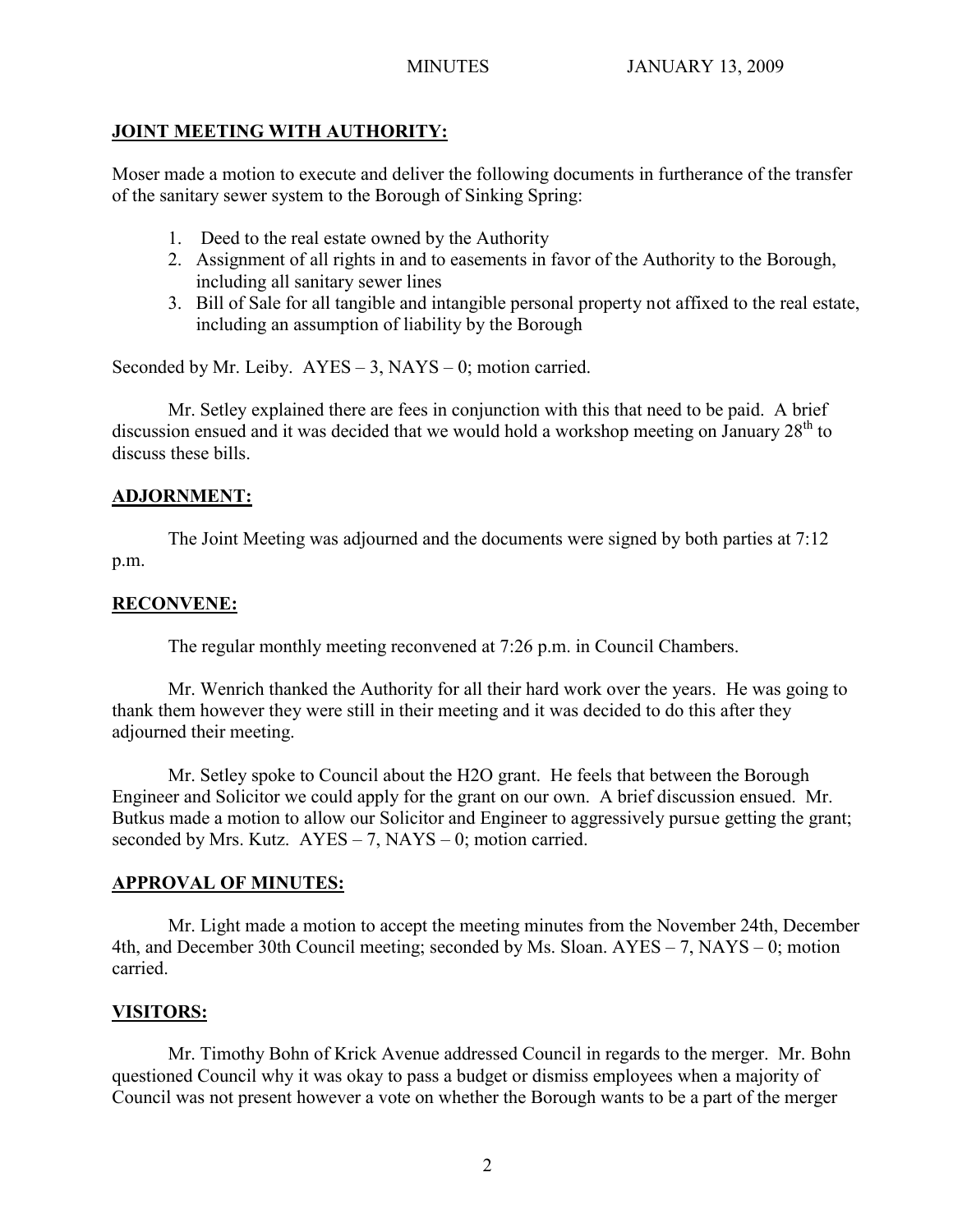#### **VISITORS (cont'd):**

could not be taken till all of Council was present. A discussion ensued. Mr. Butkus stated that the dismissal happened because some of Council was not presented the names prior to the hiring and it was a procedural decision nothing more. Another brief discussion ensued. Mr. Bohn thanked Council.

## **COMMUNICATIONS:**

Mrs. Shade stated that the Borough received a thank you note from the Library for all that the Borough has done for them. They thanked the Borough for their support not only financially but for the job that the street crew and office staff do for them as well.

At this time, the Authority meeting ended and the members joined Council for the rest of the regular Council meeting. Mr. Schmidt thanked the Authority for the outstanding job they had done in the past. He especially thanked Mr. Francis Butkus and Mr. Dennis Leiby for all the time they had put in. Mr. Schmidt asked Mr. Butkus to stay on as a consultant till at least the transition was complete. Mr. Butkus gave it a lot of thought and at this time he feels it would not be a good idea. Mr. Schmidt thanked him again. Mr. Schmidt asked him if someone calls him with a question would he be willing to answer the question to which Mr. Butkus stated "everybody does".

#### **MILLER ENVIRONMENTAL:**

Mr. Peter Juzyk gave the report for December, 2008. He stated the majority of the work that was done in December was in regards to industrial pretreatment. West Lawn Graphics no longer has operations in the Borough and are no longer discharging into our system. Mr. Juzyk had spoken to ARRO and a letter was generated to them requesting some type of notification of a change is status. As of that day no letter had been received and they were not sampled for the fourth quarter of 2008. In the fourth quarter they sampled thirteen (13) commercial and eight (8) industrial permittees. Invoices are being issued. The oil heater in the garage was replaced during the month. WAWA was notified they were missing a vent cap; Mr. Juzyk had noticed that the cap was replaced. In December, they observed some anomalous reading on Beacon Street from the flow meter charts in conjunction with a rain event on December 11, 2008. He discussed the issue with Mr. Schlott. They will continue to monitor this. Mr. Butkus made a motion to authorize the notification of the Township if another anomalous reading takes place; seconded by Mr. Schmidt. AYES – 7, NAYS – 0; motion carried. Mr. Juzyk reported that the light pole damage reported earlier still has not been replaced. He was contacted by Zurich Insurance who is trying to obtain an itemized list of repairs from Reading Electric. Ms. Sloan questioned how long this should take. Mr. Fitzpatrick stated those responses are all over the board but he recommended we wait another thirty (30) days. Ms. Sloan questioned if we don't hear anything from them could we write a letter. Mr. Fitzpatrick stated we could. There were two (2) significant rainfall events during the month and the plant handled it very well. The total rainfall was 7.53 inches. The total monthly flow was 19,979,000 gallons. The average daily flow was 644,000 gallons; the minimum daily flow was 443,000 gallons; and the maximum daily flow was 978,000 gallons. The contribution by each municipality is: Sinking Spring – 65.7%, Lower Heidelberg – 24.7%, and South Heidelberg – 9.6%. The influent loading data stated that the BOD was in within design perimeters. Mr. Juzyk stated that he has an unpaid invoice from January of 2008 belonging to the China King Restaurant.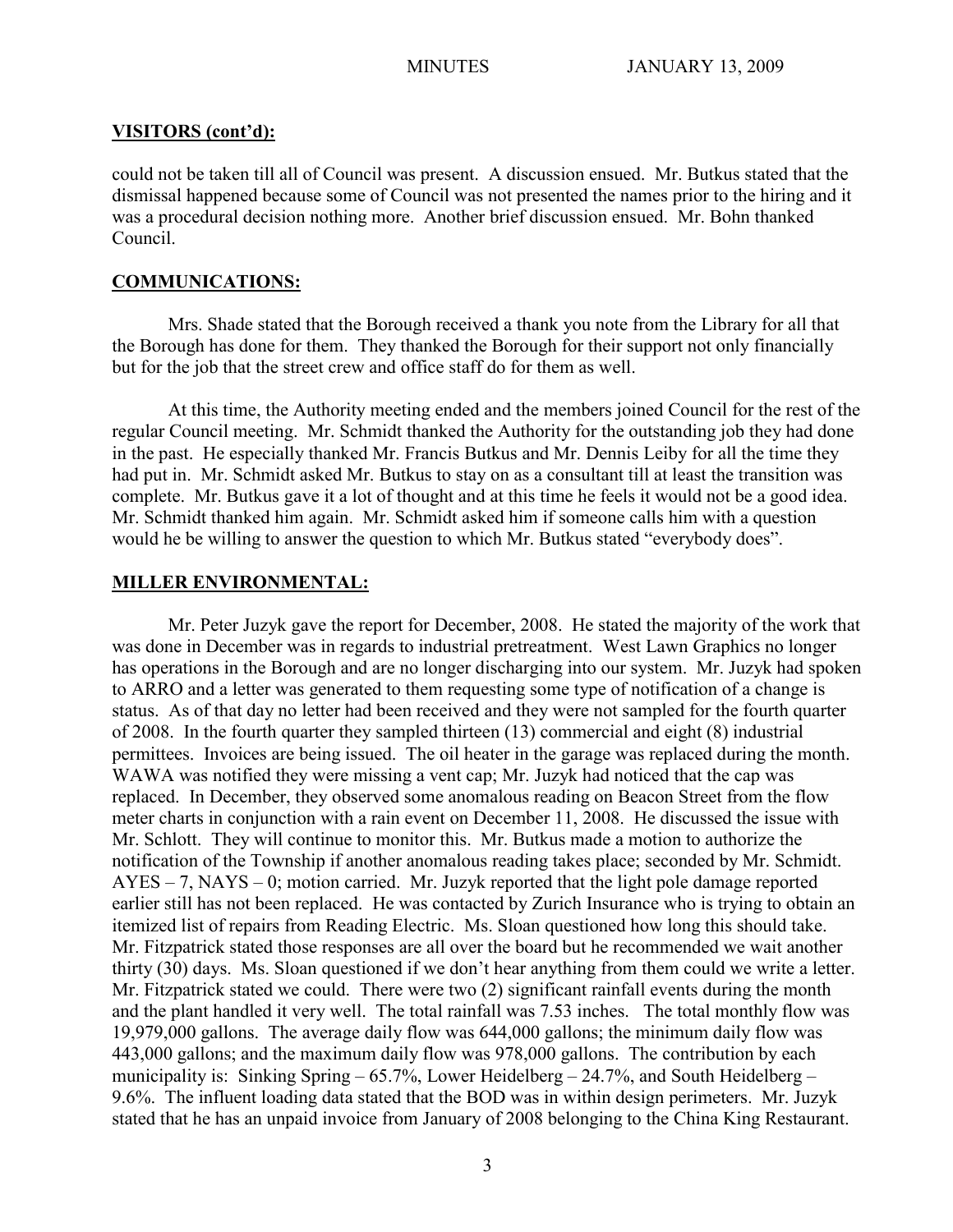## **MILLER ENVIRONMENTAL(cont'd):**

He does not have a current address and was questioning how Council wanted to proceed. The amount was \$156.60. Mr. Fitzpatrick stated to send it to the owner of the property. Mrs. Shade stated to send her the information and she will look into it. Ms. Sloan questioned if the chlorine regulator switch was repaired. Mr. Juzyk stated he took it apart and after he put it back together it was working just fine.

## **REVITALIZATION PROJECT:**

Mr. Ludgate, Sr. stated December is usually a slow month however the Committee did do some significant work. The Mayor, former Council President, Larry Schmidt, our current Council President, Stewart Wenrich, Borough Secretary, Regina Shade, Public Works Director, Mike Hart, and he appeared on BCTV on December  $9<sup>th</sup>$ . There is a great deal of interest in this project. It is looking like there might be a second show sometime in February featuring the Borough once again. A delegation of the Committee met with the Wilson School District as they have offered their services in several different ways. They are in full support of this project as well. The Committee had a meeting in December and the Goals and Objectives for 2009 were agreed upon. Word has been received that our LUPTAP grant was approved by the committee. It has been forwarded to the DCED Executive Board for final consideration; however at this time we have not heard from them. Our PCTI Funding Grant is pending. It has been forwarded to the RATS Committee. It will be taken up in full committee the upcoming Thursday. Mr. Ludgate has been invited to attend. This is a new process so everything is being sent back to Harrisburg with possible recommendations from District 5-0. The Borough's Planning Commission has begun work with Mr. Ken Pick, County Redevelopment Authority Director, and a consultant. They are working on a revitalization plan. This is a multiple step process. The first three (3) steps must be completed by the Planning Commission as a matter of law. After that there will be a report to be made to Borough Council who will then have an opportunity to have a hearing on whether to adopt the plan prepared by the Planning Commission. 10,000 Friends of Pennsylvania which is lead by former County Commissioner Judy Schwank has written a letter to the Secretary of Planning of PENNDOT on our behalf. There will be a Revitalization meeting this coming Thursday at 6:00 p.m. and everyone is welcome and encouraged to attend. The meetings are open to everyone and anyone.

# **REPORTS OF COMMITTEES AND OFFICES:**

# **POLICE CHIEF – JAMES OXENREIDER:**

Chief Oxenreider gave his monthly report. There were 160 calls. He stated for the year 2008 they had 2,163 calls. They issued 528 citations. 149 parking tickets along with 138 warning were issued.

# **PUBLIC SAFETY – LAWRENCE SCHMIDT:**

Mr. Schmidt stated that on Saturday, February 7, 2009 the Borough will be holding an Appreciation Banquet to honor our fire and police departments. The Safety Committee appointed a subcommittee to put together this event. They have rented the Goodwill Beneficial Association for this event and have booked a DJ as well. There were 60 to 65 invitations sent out.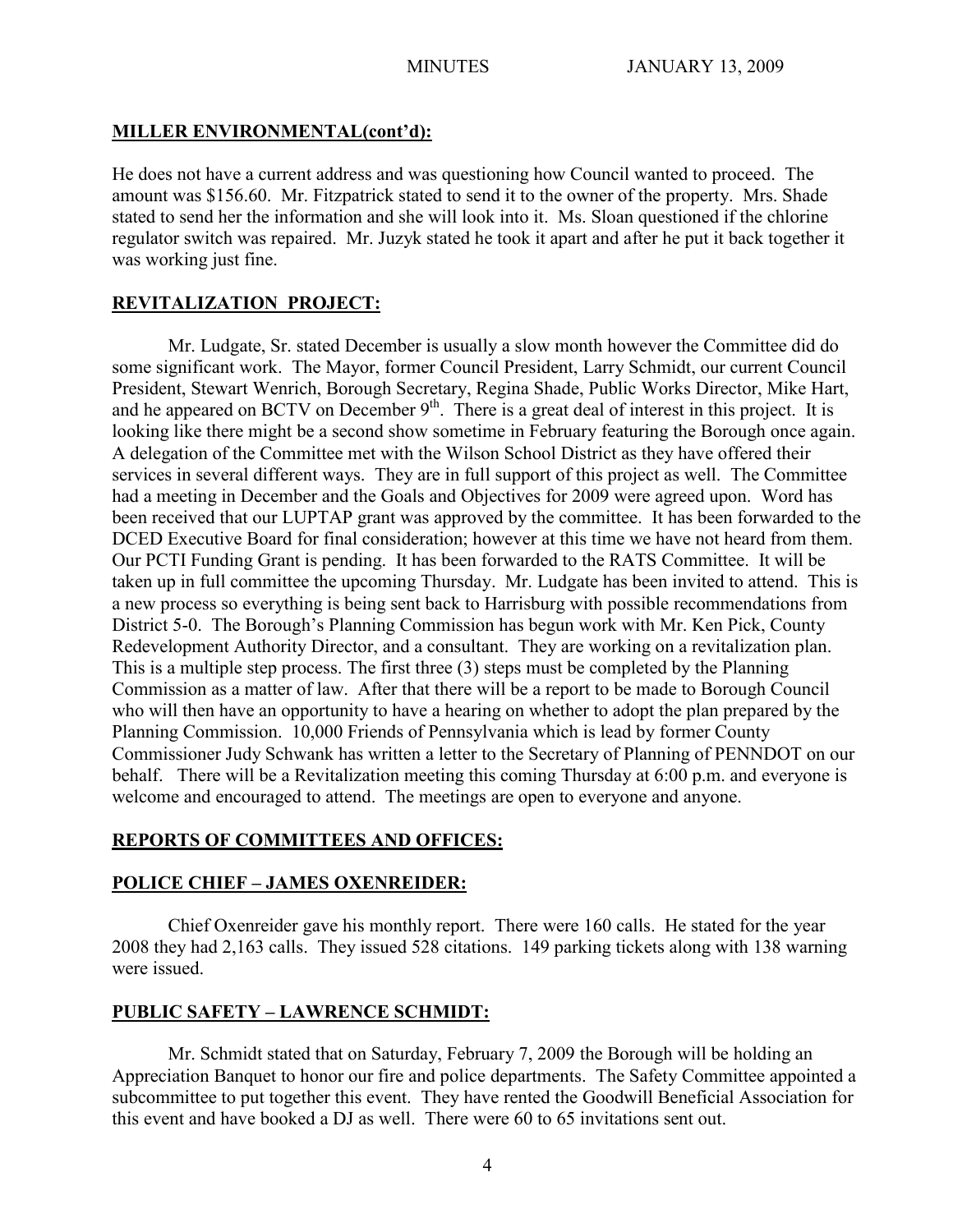## **PUBLIC SAFETY – LAWRENCE SCHMIDT (cont'd):**

Mr. Schmidt stated the other item was sewer related. He asked Mr. Butkus if he minded that he spoke on this issue to which Mr. Butkus told me to go ahead. Mr. Schmidt stated that we shall be going to monthly sewer billing as opposed to quarterly due to the increase in our sewer rates. By doing this we hope it will make the paying of the bill a bit easier on the residents. The Sewer Committee made this recommendation. Mr. Schmidt made a motion to have Mr. Fitzpatrick create a Resolution changing the billing from quarterly to monthly along with the trash; seconded by Mrs. Kutz.  $AYES - 7$ ,  $NAYS - 0$ ; motion carried.

## **LIBRARY – ELIZABETH SLOAN:**

Ms. Sloan stated the only item she had was the Resolution regarding the fire merger which is on the agenda later. Mr. Wenrich said we could take care of this matter now. Ms. Sloan stated Mrs. Shade e-mailed everyone a copy of the nonbinding Resolution put together by Mr. Mixell. It was passed already by Lower Heidelberg and Wernersville. Ms. Sloan asked Mr. Fitzpatrick if he had a chance to review this document to which Mr. Fitzpatrick stated he did. He actually drafted another Resolution. His Resolution was identical to the Resolution passed by South Heidelberg Township. Mr. Fitzpatrick feels it is a bit clearer. He explained and read this Resolution. This is a concept idea. Ms. Sloan made a motion that we vote on this Resolution that evening; seconded by Mr. Butkus. Mr. Butkus questioned this is a declaration of our intent however we need to see the bylaws and everything else. Mr. Fitzpatrick stated that was true; it is supporting the concept of the merger but we are not adopting the merger. The merger itself will need to be supported by an intermunicipal agreement. Today, Mr. Fitzpatrick received a copy of the proposed bylaws however he has not had a chance to review them. It seems he receives most of the items the day of the meeting.  $AYES - 7$ ,  $NAYS - 0$ ; motion carried.

# **RECREATION – BARBARA KUTZ:**

She had no report.

# **STREETS, BUILDINGS, AND UTILITIES:**

Mr. Light wanted our Public Works Director, Mike Hart to speak about our new truck. Mr. Hart stated that the truck has come in. Everything is fine with it and the employees are being trained in the use of the truck.

# **ADMINISTRATION – JAMES ZERR:**

He had no report.

# **SEWER COMMITTEE – GEORGE BUTKUS:**

Mr. Butkus stated he will be meeting with the sewer committee after the meeting to set up some dates for meetings.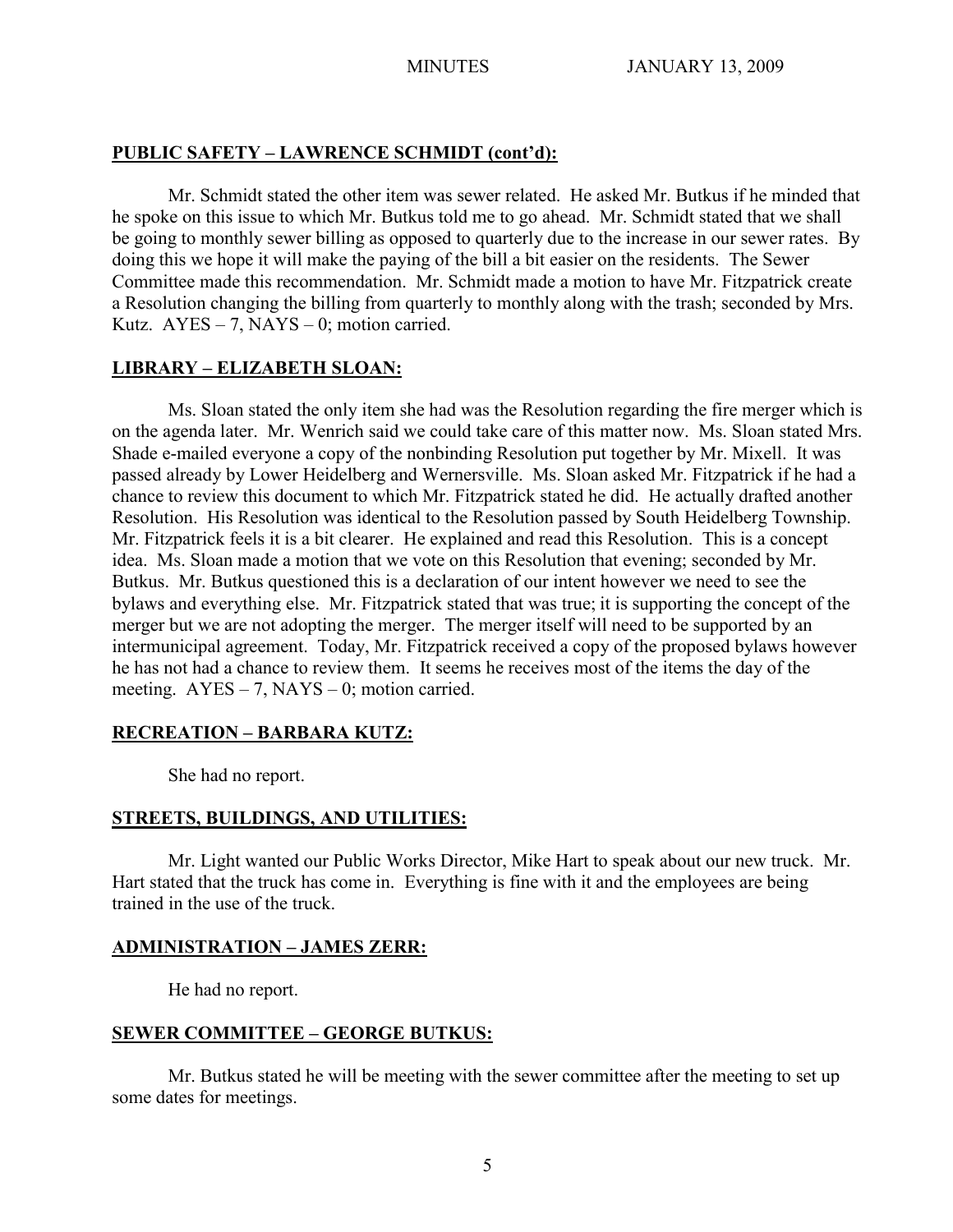#### **SEWER ENGINEER – DAVID SCHLOTT, JR.**

Mr. Schlott said he inquired with Spring Township the week prior about where we are on their waiver request. He was told this issue will be put on the next Planning Commission workshop and meeting docket.

## **PUBLIC WORKS DIRECTOR – MICHAEL HART:**

Mr. Hart stated he presented Council with a yearend close out on building permits and code enforcement issues.

He stated we received a letter from PENNDOT in regards to Columbia Avenue. They have scheduled Columbia Avenue from the railroad tracks south to the Borough line to be paved this summer. Notices have been sent out to residents to repair or replace their curbs prior to paving. The tentative date is May. It is a short time frame.

The other issue was the fire hydrants. This has been sitting since last year. We can retain ownership of them or sell them to PA American Water Company for \$1.00. He would like to have a decision by Council on what they would like to do with them. Mr. Zerr questioned Mr. Schmidt on this. Mr. Schmidt stated the Safety Committee makes the recommendation to sell them for the \$1.00. Mr. Zerr made the motion to sell the fire hydrants to PA American for \$1.00; seconded by Mr. Light. Mr. Butkus questioned if a car knocks off a fire hydrant they (PA American) are responsible for it along with the painting and maintenance of it. Mr. Zerr stated yes.  $AYES - 7$ , NAYS – 0; motion carried.

#### **BOROUGH ENGINEER – ROBERT LUDGATE, SR.:**

He stated he had nothing in particular to report with the exception they continue to work with Mr. Hart on Brookfield Manor.

Mr. Schmidt asked Mr. Ludgate if we have heard anything in regards to Traditions and if they will be moving forward with the golf course area. Mr. Ludgate stated only rumors nothing substantial. Mr. Fitzpatrick said he could make some phone calls but they are not proceeding to get the final plan approved. Mr. Ludgate stated their plan was "conditioned." There would be a time frame on those conditions, Mr. Ludgate said. Mr. Ludgate said the plan has to be endorsed thirty (30) days of recording. A brief discussion ensued as to the recording of the plan. Mr. Schmidt questioned if we could make a phone call. Mr. Butkus stated at this point there is no real problem to us with the exception of the improvements that were to be made and aren't being made. Ms. Sloan stated it is delaying the tax flow/revenue to us. Ms. Sloan feels we should look into this. Mrs. Shade stated she had included some of the fees in the 2008 budget however she put nothing into the 2009 budget as she was not sure where we stood with the project. Ms. Sloan stated they will still be golfing this year at the course. Mr. Fitzpatrick will contact them.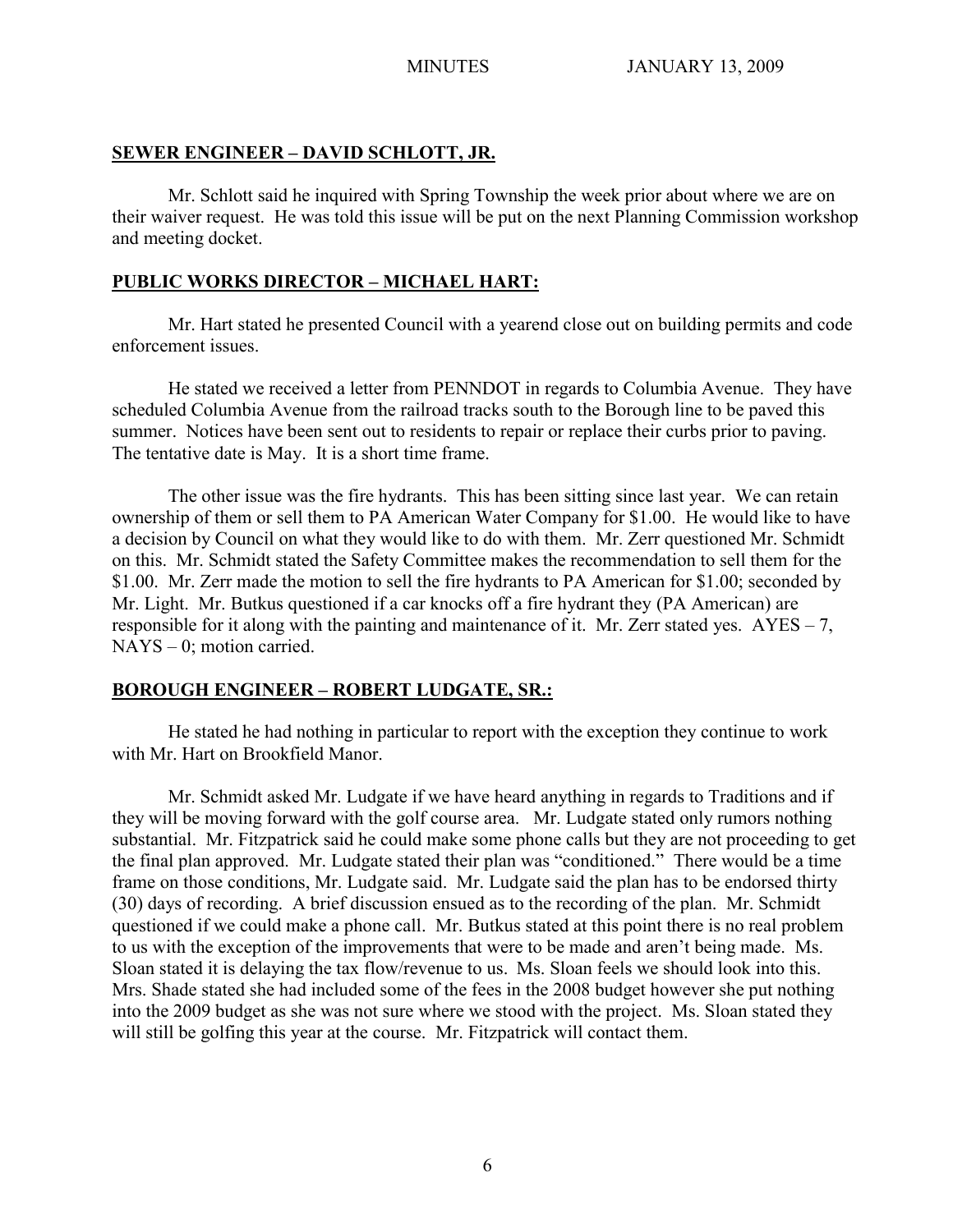#### **FIRE CHIEF – RONALD WENTZEL:**

Mr. Wentzel stated the monthly report was handed out and hopefully by next month they shall have the yearend report as well. He continued that we had a first floor apartment fire that morning at the Spring Valley Apartments. He thanked all the firemen that were there for the outstanding job they did that morning. He explained exactly what happened and how fast the equipment and personnel were on the scene. Road crew worker, Matt Zerr, was the Deputy in Charge. Council congratulated them with a round of applause.

## **MAYOR – CLARENCE J. NOECKER:**

Mayor Noecker requested permission to attend the PSAB Convention in Hershey on March  $22<sup>nd</sup>$  to the  $25<sup>th</sup>$ . In addition, if he is permitted to go, he would like to be the voting delegate. Mr. Zerr made the motion to allow the Mayor to attend the convention; seconded by Mr. Butkus. Mr. Butkus questioned what the fee was for him to attend. The Mayor stated \$225 by March  $2<sup>nd</sup>$  or \$260 after March  $2<sup>nd</sup>$ . AYES – 7, NAYS – 0; motion carried.

Mayor Noecker questioned if we have done anything about the Open Records Act. He wanted to know if we have put anyone in charge. Mr. Fitzpatrick stated they had planned a seminar but they cancelled it as no one had signed up for it. There is an Ordinance for consideration which shall be passed out at the workshop meeting.

#### **UNFINISHED BUSINESS:**

The first item under unfinished business was the new rate for the tax collector beginning in 2010. Mr. Butkus had a question on that item. He stated since we are going to monthly trash billing would it be easier on the tax collector if we bill for the commercial trash. Mr. Zerr stated it was actually cheaper. Mrs. Shade stated in addition, that gets some revenue for the Borough beginning earlier in the year as well. Mrs. Shade stated the proposed rates were listed in their binders. Mrs. Shade stated most of it is remaining the same; the only changes are adding on for trash collection notices to businesses and apartments. This was changed to have the tax collector collect them a few years ago; however there was no compensation given to them for this. Mrs. Shade stated this is not for the current tax collector. We need to have this changed before anyone runs for that position so they would know their compensation. Ms. Sloan questioned what the changes were to which Mrs. Shade stated it was adding the \$5.00 per bill for the collection of the trash fees and the LST. Mr. Light made a motion to approve the new compensation schedule for the trash collector beginning in 2010; seconded by Mr. Zerr. AYES – 7, NAYS – 0; motion carried.

#### **NEW BUSINESS:**

The Friends of the Library would like to hold a book sale in the basement on April  $16^{th}$ ,  $17^{th}$ , and  $18<sup>th</sup>$ . Mr. Butkus made the motion to allow the Friends to have their book sale however if any books get damaged on the floor that is their problem not the Boroughs and it is cleaned up no longer than one (1) week after the sale; seconded by Ms. Sloan.  $AYES - 7$ ,  $NAYS - 0$ ; motion carried.

Mr. Wenrich stated there will be a workshop meeting on Wednesday, January 28<sup>th</sup> beginning at 7:00 p.m. at the Borough Hall. Topics of discussion will be the sewers.